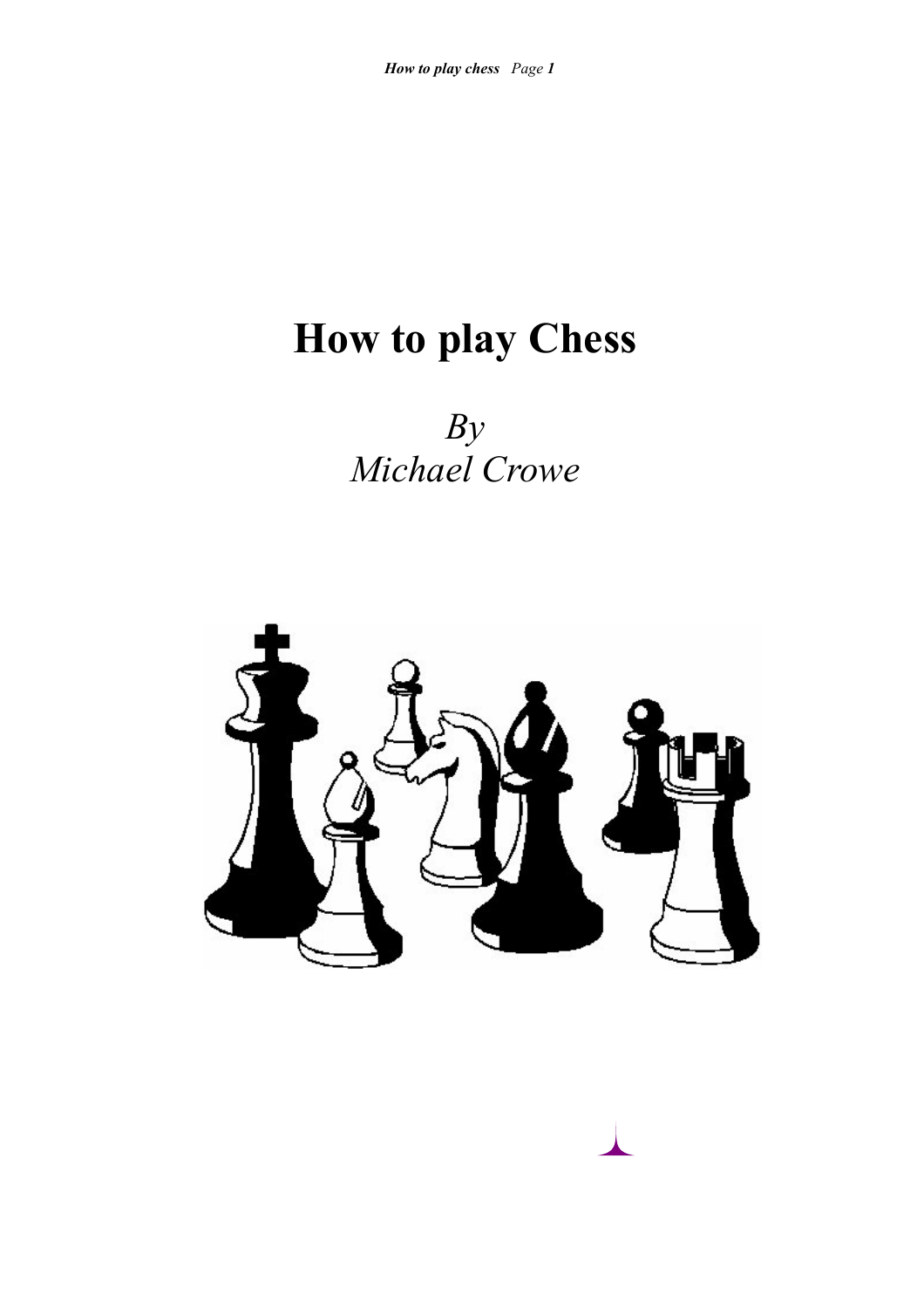# **THE CHESSBOARD IS YOUR KINGDOM**

Chess was invented long ago. the names we use for the pieces date from the Middle Ages. In those days kingdoms were ruled by Kings and Queens. They lived in castles and had Bishops to advise them. They also had brave Knights to defend them. Even the peasants helped to defend the kingdom.



# **This is a chessboard.**

# **Chess Notation**

All new players should learn to keep score using what is called "algebraic" notation. In the diagram above, you will notice that the board includes the numbers 1-8 along the left edge and the letters "a" - "h" along the bottom the board. We can use the combination of one letter and one number to describe each square on the board. The square in the bottom left hand corner is called "a1". This is fully explained in detail on page 3 overleaf.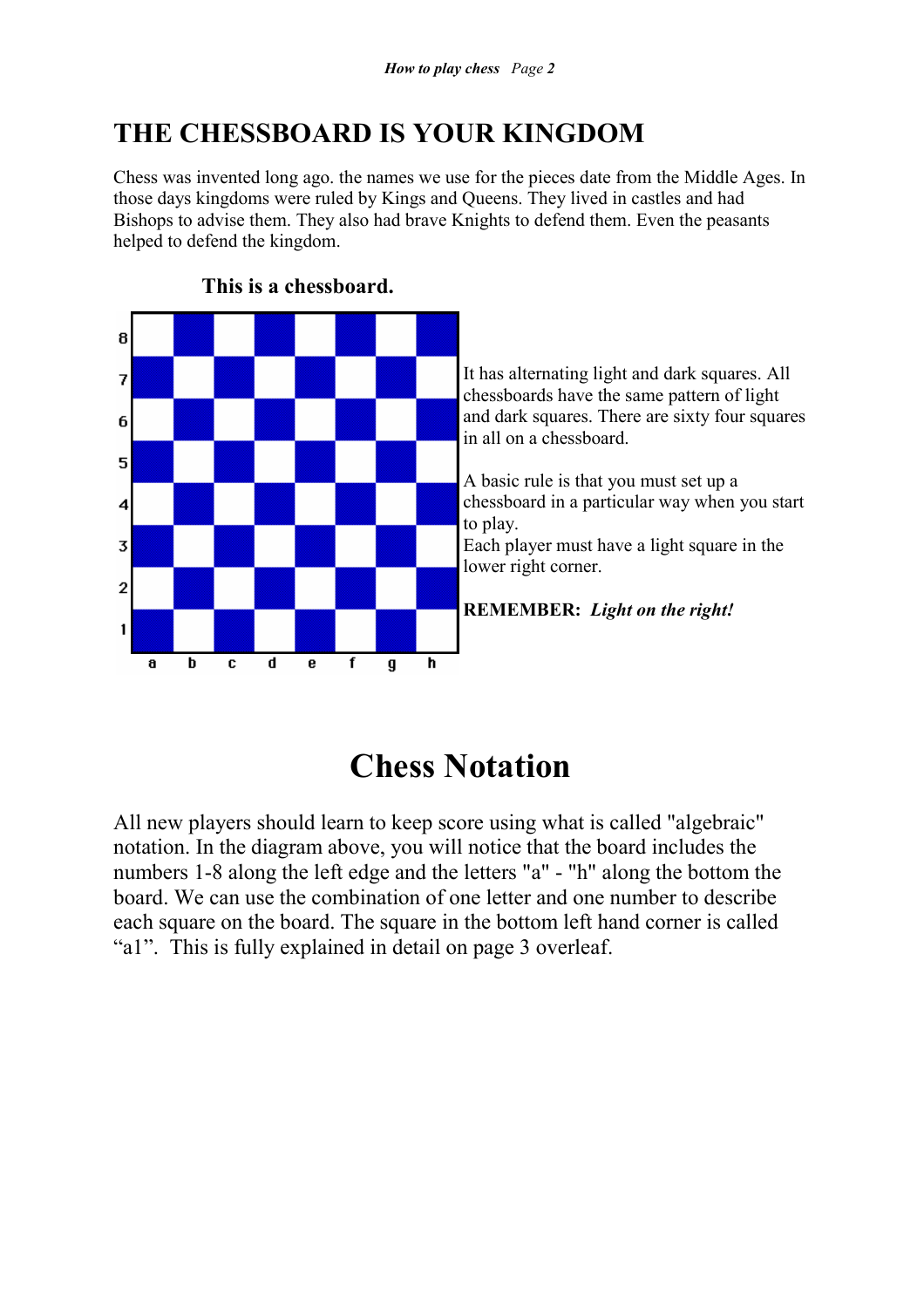# **How To Read and Write Chess Moves**

All new players should learn to keep score using what is called "algebraic" notation. In the diagram that follows, you will notice that the board includes the numbers 1 - 8 along the right edge and the letters "a" - "h" along the bottom of the board. We can use the combination of one letter and one number to describe each square on the chessboard.

The important thing to remember is how to identify the pieces you are moving. You just need to use a single



- For example, the white King begins the game on **e1**. The black Rooks begin the game on **a8** and **h8**.
- If I begin the game by pushing the pawn in front of the King two squares, we can describe the move as **e2-e4**, or simply **e4**. Moving the Knight on g1 to f3 would be written **g1-f3** or more simply **Nf3**.
- An "x" is used to show that a capture has taken place. For example, Nxe4 means that the Knight moves and captures whatever was on e4.
- You don't necessarily need to include "check" in your scoresheet, but you can easily do this with "ch" or just "+". For mate many players use "#".

#### capital letter: **K: King Q: Queen R: Rook B: Bishop N: Knight**  Note that "P" is not used. Chess players have agreed that a move without a letter - such as e4 - is understood to be

a pawn move.

You are almost ready to start using chess notation. Just pay attention to the following symbols:

| $\mathbf X$ | Take or capture          | # or $++$ | <b>Checkmate</b> |
|-------------|--------------------------|-----------|------------------|
| $0 - 0$     | <b>Castles Kingside</b>  |           | <b>Good move</b> |
| $0 - 0 - 0$ | <b>Castles Queenside</b> |           | <b>Bad move</b>  |
| $^{+}$      | Check                    | ??        | <b>Blunder</b>   |

Let's put into practice what we've just learned. We will use the famous Scholar's Mate".

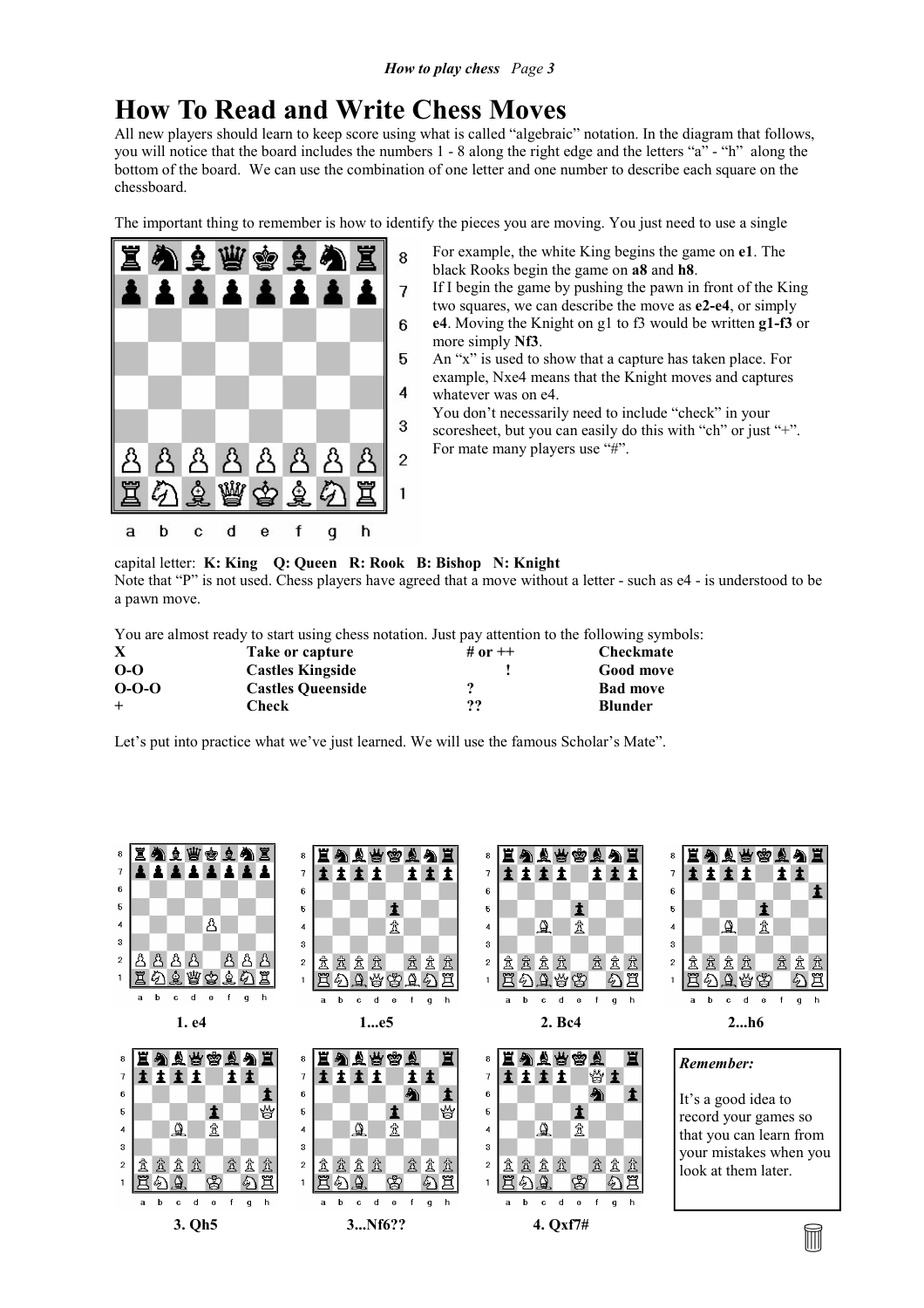# **Chess Terms - Files, Ranks and Diagonals**

**Files** are the rows of squares that run *up and down*  the chessboard.

**Ranks** are the rows of squares that run *across* the chessboard.

**Diagonals** are the rows of squares that run *at a slant* on the chessboard.

# **Some simple rules regarding the chessmen:**

Chessmen (pieces and pawns) can do either of two things:

- 1. They can move to vacant (empty) squares.
- 2. They can capture enemy chessmen.

Note the only piece that can never be captured is the King.

When an enemy chessman is taken, the piece or pawn that captures it takes its place on the board.

#### **More about Notation.**

For example, the White King begins the game on e1. The Black Rooks begin the game on a8 and h8. If we begin the game by pushing the pawn in front of the White King two squares, we can describe this move as e2-e4, or simply e4. Moving the Knight on g1 to f3 would be written g1-f3, or more simply as Nf3. This will become clear later, don't worry about it now.

An "x" is used to show that a capture has taken place. For example, Nxe4 means that the





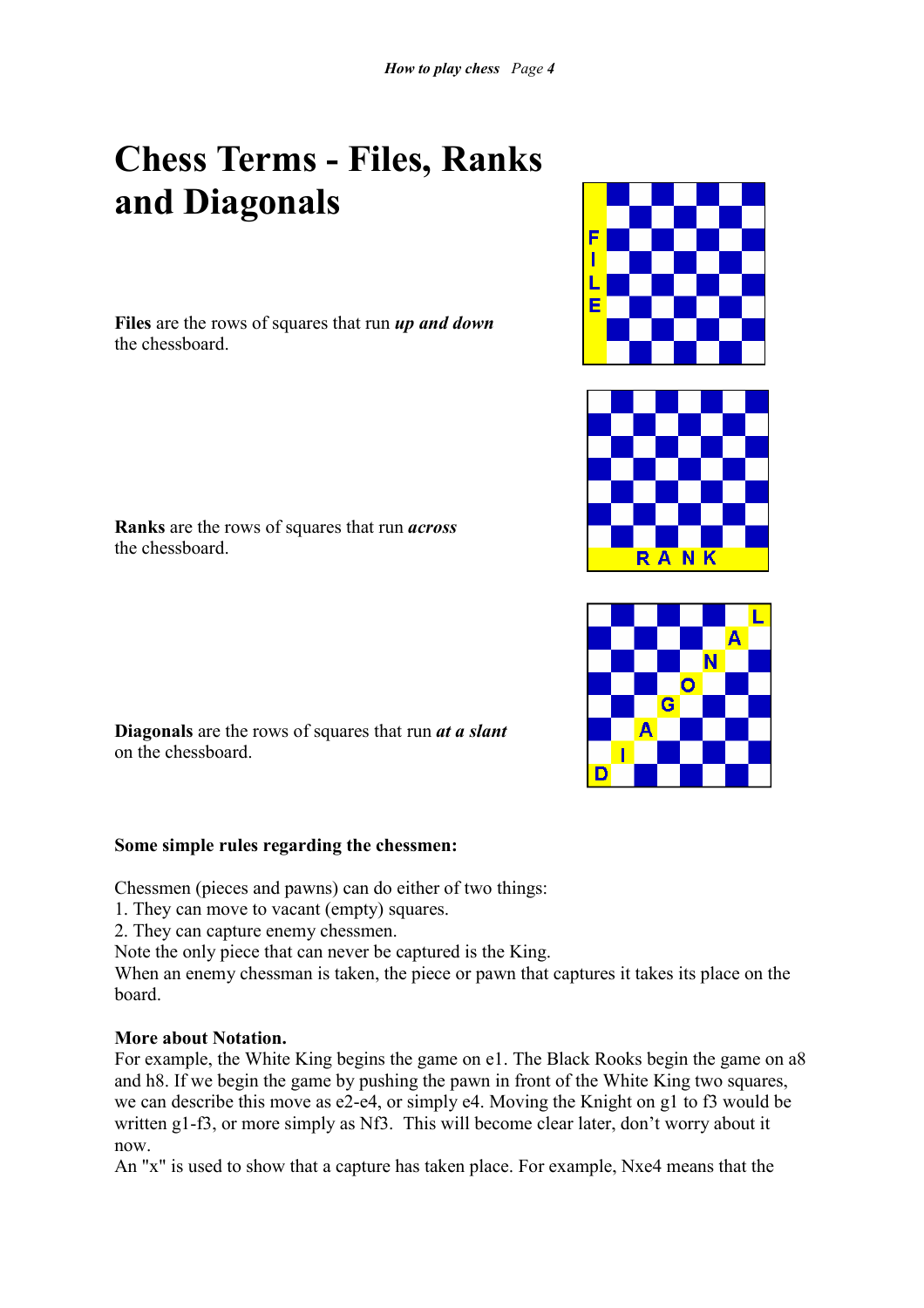# **The Chessmen Your army and that of your opponent**

- $\hat{\triangle}$  Each side has 8 Pawns
- $\begin{picture}(20,20) \put(0,0){\vector(1,0){10}} \put(15,0){\vector(1,0){10}} \put(15,0){\vector(1,0){10}} \put(15,0){\vector(1,0){10}} \put(15,0){\vector(1,0){10}} \put(15,0){\vector(1,0){10}} \put(15,0){\vector(1,0){10}} \put(15,0){\vector(1,0){10}} \put(15,0){\vector(1,0){10}} \put(15,0){\vector(1,0){10}} \put(15,0){\vector(1,0){10}} \put(15,0){\vector(1$ Each side has 2 Knights  $\omega$
- Each side has 2 Bishops  $A$
- **置 Each side has 2 Rooks**  $\ddot{\mathbf{e}}$
- **W** Each side has 1 Queen  $\hat{m}$
- $\circ$   $\bullet$  Each side has 1 King

**Each side has 16 men, 8 pieces and 8 pawns.** 

*The first rule of chess is that WHITE moves first.*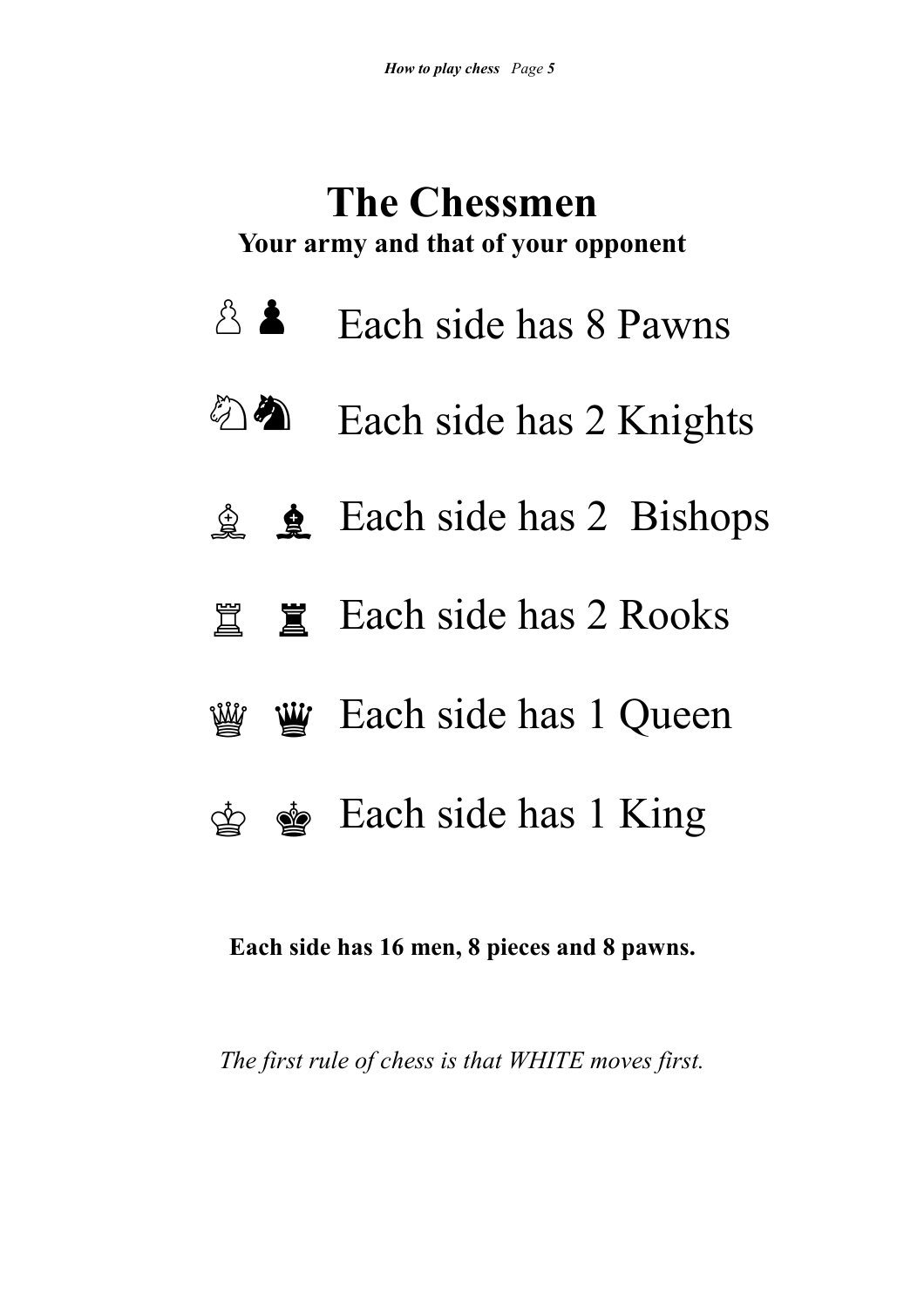knight moves and captures whatever was on e4. You don't necessarily need to include "check" in your scoresheet, but you can easily with "ch" or just "+". For mate, many players use "#".

# **How the chessmen move.**



At the start of the game White's pawns stand on the 2nd rank, and Black's stand on the 7th rank as in our next diagram.

Each side has 8 Pawns

This is their starting position

# **How the Pawn moves and captures**

A pawn can move straight ahead one or two squares on its first move. After that, it can move only one square at a time, even if it didn't go two squares on its first move.

The pawn, like the foot-soldier in war, marches forward one square at a time. Unlike the other pieces, the pawn can NEVER retreat. Pawns that have not yet moved have the option of beginning their forward journey with a double move two-squares forward. The pawns may not jump other pieces or pawns.

The pawn captures differently from the way it moves. The pawn captures diagonally one square ahead, as if it were fighting on its side with a short sword. . .

In the first diagram, the white pawn can move to any of the squares marked with an "X" By contrast, the black pawn, having already moved, has only one option.



In the second diagram, the white pawn can move straight ahead, or else capture the black Knight or the black Bishop. Meanwhile, the black pawn is about to move to the end of the board. When a pawn reaches the last

rank, it becomes another piece! In most situations, it will become a Queen; you may not leave it as a pawn and you may not promote it into a King. As a result of pawn promotion, it is possible to have many Queens on the board at the same time, or other chosen pieces!



We assign a value to each chessman using the pawn as the lowest unit.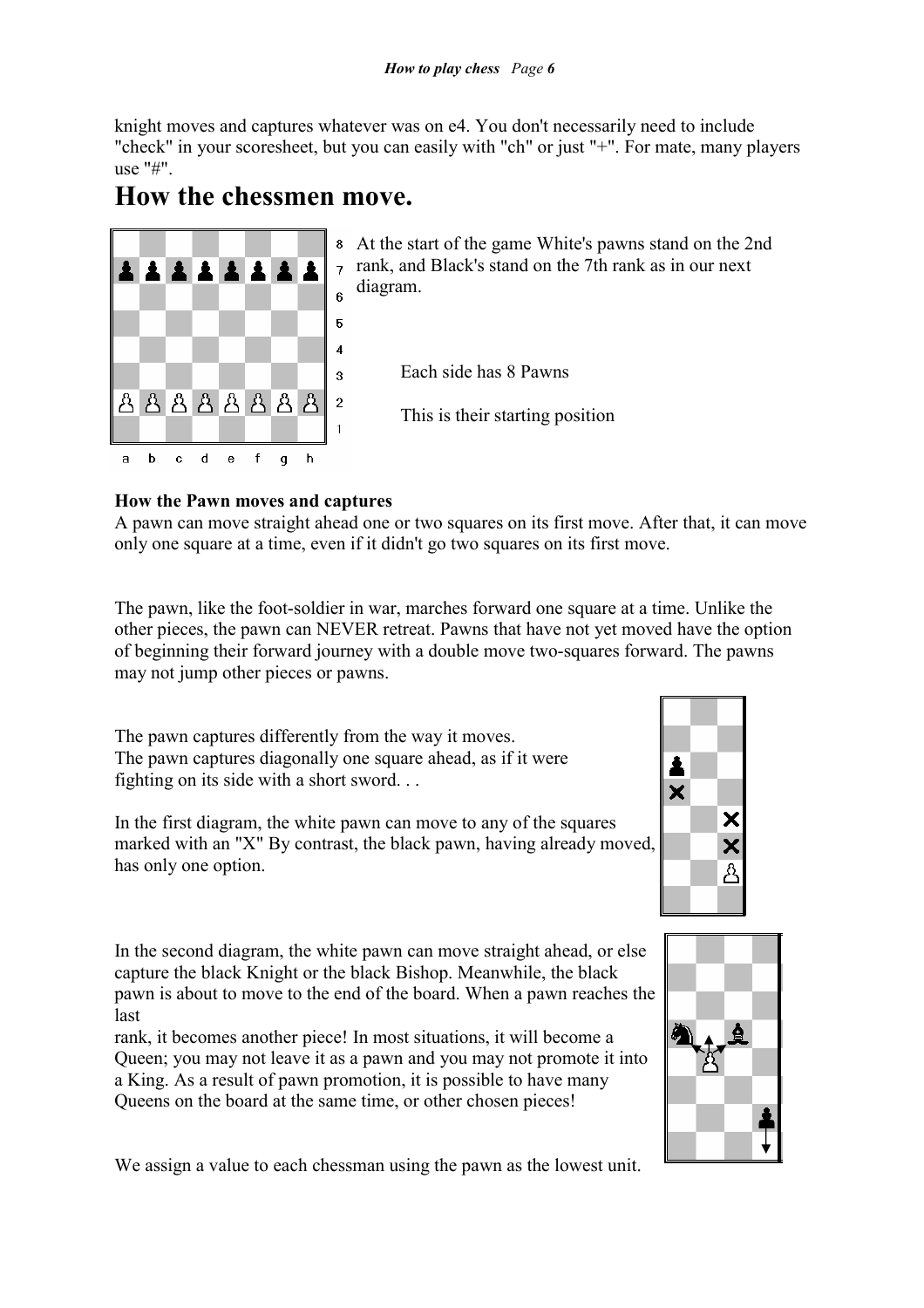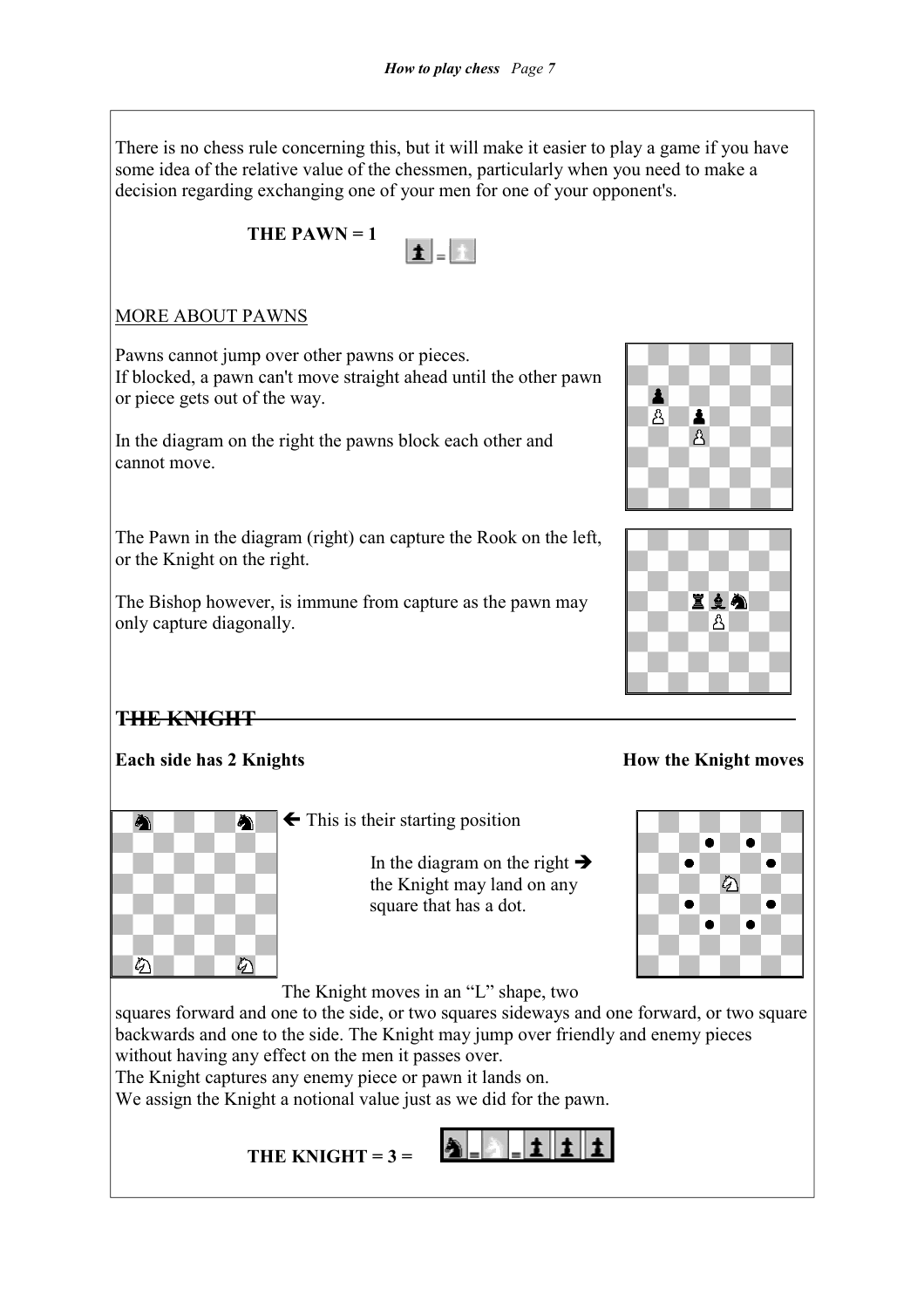# **THE BISHOP Each side has 2 Bishops How the Bishop moves**



 $\leftarrow$  This is their starting position

In the diagram on the right  $\rightarrow$  the Bishop may land on any square that has an arrowhead



The Bishop moves diagonally (at a slant) stopping at any empty square, according to choice. The Bishop may capture any enemy piece or pawn in its path.

We assign the Bishop a notional value just as we did for the Knight.

 **THE BISHOP = 3 =** 

|  | $\sim$ |                          | $1$ $1$ | . . |
|--|--------|--------------------------|---------|-----|
|  |        | $\left  \cdot \right $ t | $\pm$   |     |

# **THE ROOK**



This is their starting position

In the diagram on the right  $\rightarrow$  the Rook may land on any square that has an arrowhead

# **Each side has 2 Rooks How the Rook moves**



The Rook moves horizontally and vertically in straight lines stopping at any empty square, according to choice. The Rook may capture any enemy piece or pawn in its path.

We assign the Rook a notional value just as we did for the pawn.

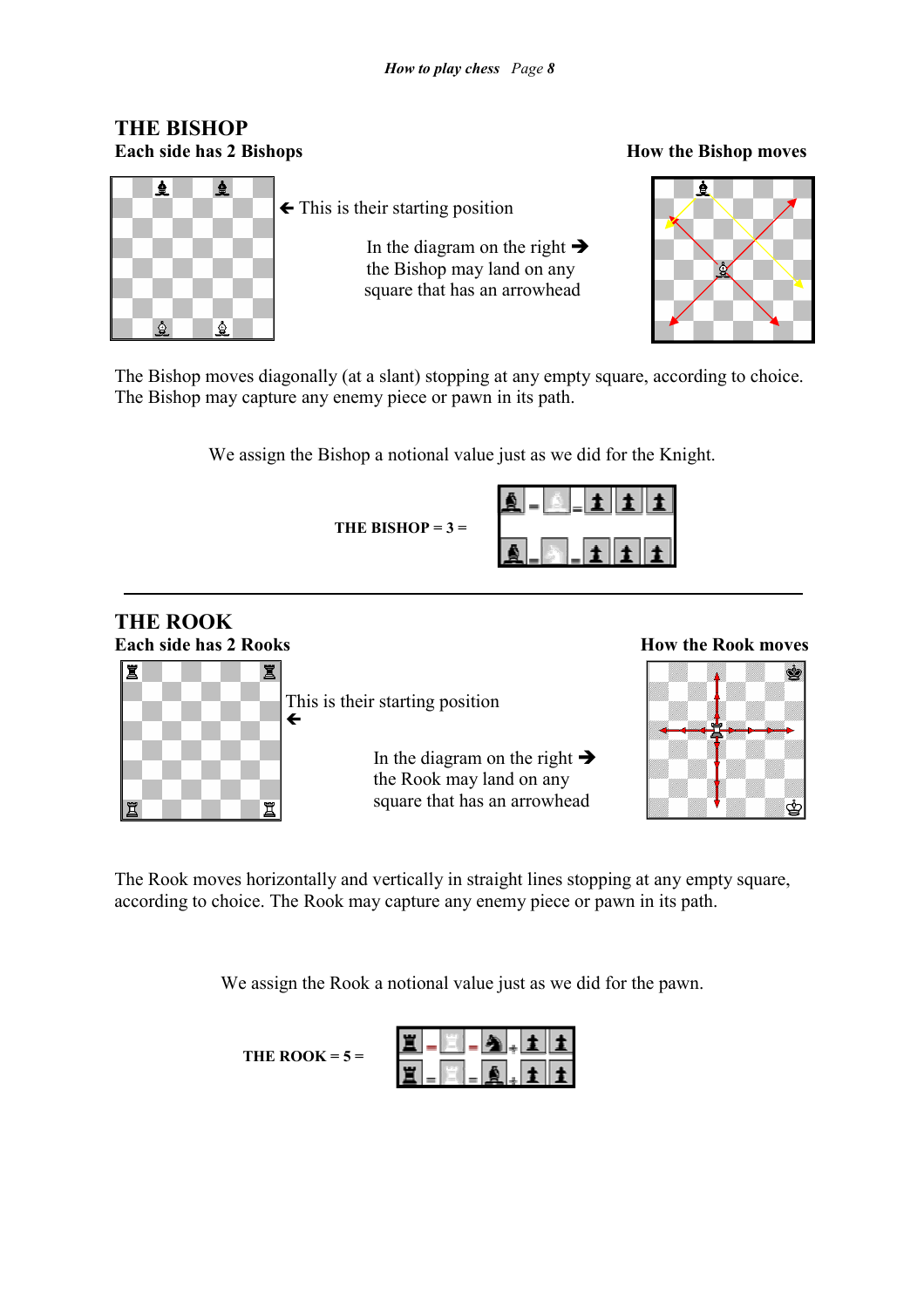

This is its starting position

In the diagram on the right  $\rightarrow$  the Queen may land on any square that has an arrowhead

## **Each side has 1 Queen Each side has 1 Queen Each side has 1 Queen Each side has 1 Queen Each side side 5 A**



The Queen moves horizontally and vertically and diagonally stopping at any empty square, according to choice. Another way to look at this is to say that the Queen combines the powers of the Rook and bishop. The Queen may capture any enemy piece or pawn in its path.

*Note*: At the start of each game the Queen stands on a square of her own colour - Black Queen on a black square, White Queen on a white square.

We assign the Queen a notional value just as we did for the pawn.



# **Each side has 1 King. How the King moves**



This is their starting position

In the diagram on the right  $\rightarrow$  the King may land on any square that has an arrowhead



The King moves only one square in any direction - horizontally, vertically or diagonally. The King may capture any enemy piece or pawn in its path.

It is against the rules to move the King onto a square where it can be captured. If you do this by accident, we say that the move is illegal. The illegal move must be taken back, and a legal move must be played instead.

**OPPOSITION - The Kings must stay apart.** Enemy Kings can never get close enough to capture each other. There must always be at least one square between Kings. This can be seen in the diagram (right).  $\rightarrow$ Neither King can move to a square marked with an "X". They oppose each other at one squares distance. This situation is known as "The opposition".

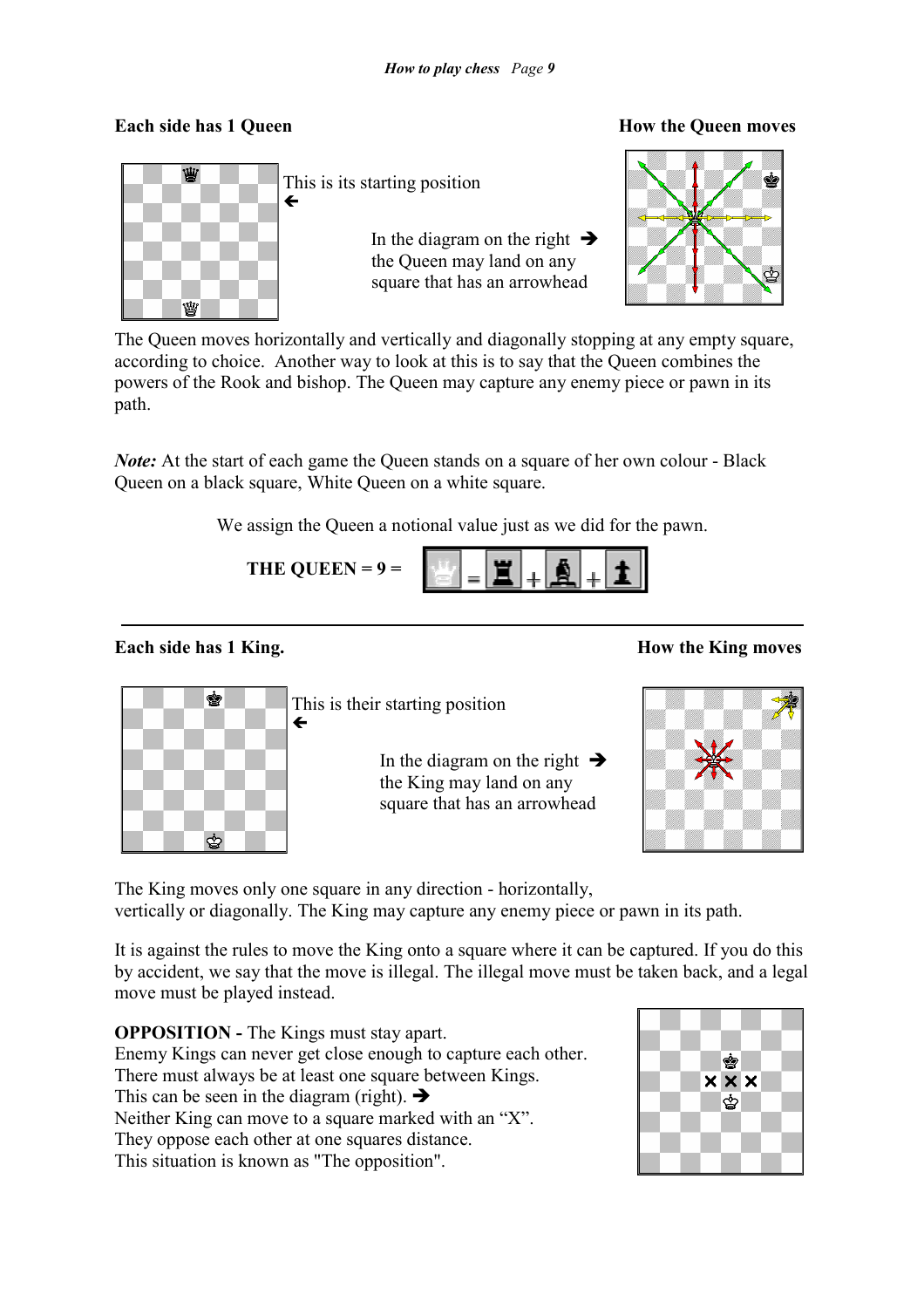Whenever the King is attacked we say that he is "in check". The rules require that the King gets out of check on the very next move. Since the King is not allowed to be captured, it is an infinitely valuable piece and cannot therefore be given a numerical value.

# **SPECIAL MOVES - CHECK, CHECKMATE & STALEMATE**

In the first diagram below the White King is attacked by the black bishop.



An attack on the King has a special name. It is called **CHECK**.

When the King is under attack we say the King is in check. When the King is in check, it must be saved immediately.

The King can never be captured or exchanged for another piece. If the King cannot be saved, the game is over. If your King is in check you cannot make any other move until you deal with the check right away.

# *There are three ways to answer a check*

- Move the King to a safe square (Escape) in this case the King could move to f1 or e2.
- Capture the attacking piece (Remove the attacker) in this case the White Queen could capture the Bishop.
- Place another man in the line of fire (Block the check) in this case the Knight could move to d2.

As all the legal ways of answering check are available in the diagram above, White may choose the method he thinks is best.

#### *Okay, we now know almost all the rules.*

As soon as we cover a few more important points we will look at a real game.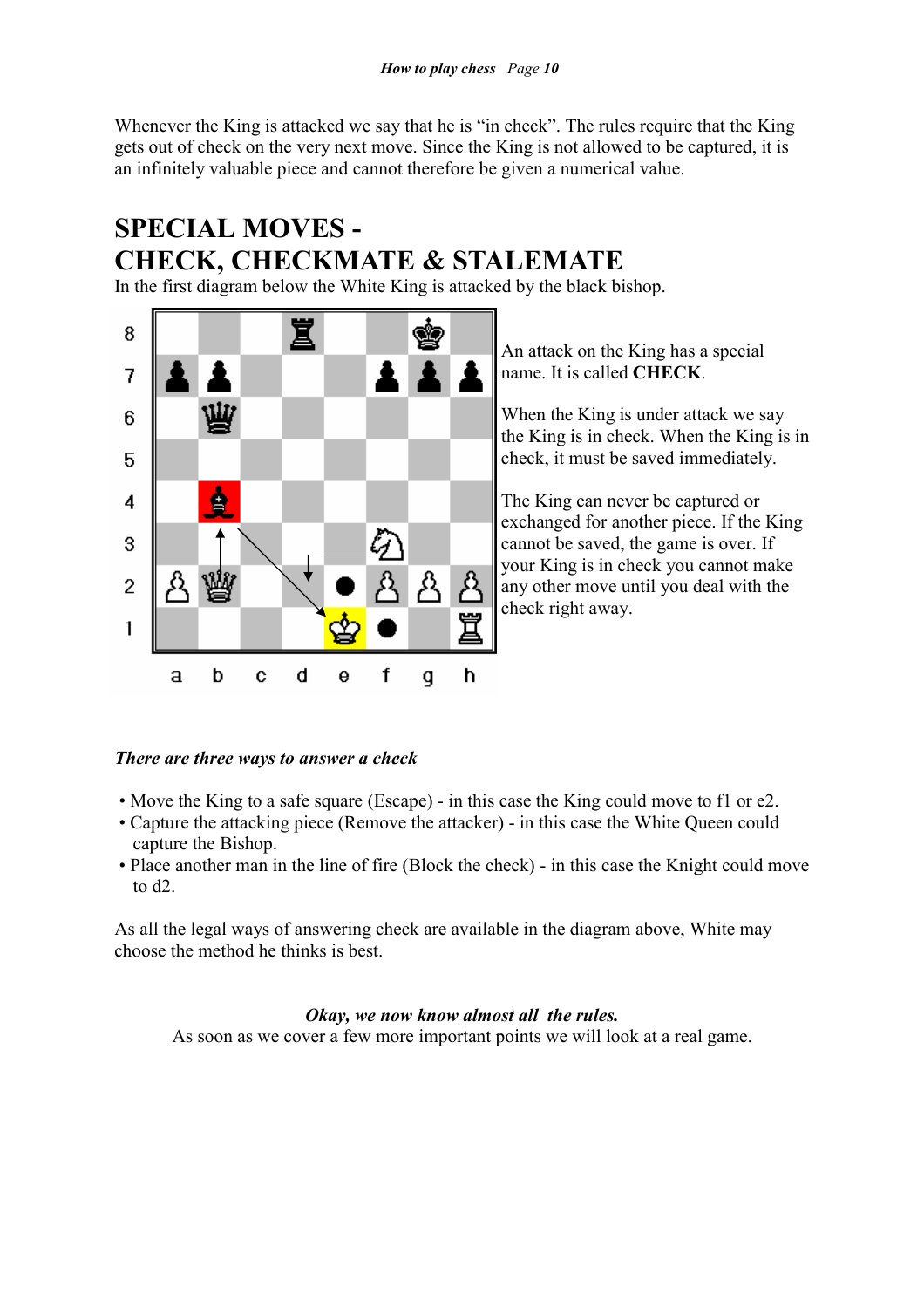# **SPECIAL MOVES - CASTLING**

Once the battle commences the Kings need a safe home. The rules allow for a special move that safeguards the King. This is called castling. There are strict rules regarding when and how castling may take place. First we will illustrate the castling manoeuvre. When the Kings castle it is the only time in the chess game that two pieces may move at the same time. It is also the only time that the King can move more than one square at a time. It is also the only time a Rook may jump over another piece.



**Before Castling Kingside**  After Castling Kingside



**Before Castling Queenside** After Castling Qeenside





# **CASTLING RULES**

There are a number of rules that **must** be observed concerning castling.

- •Being in check stops you castling. You cannot castle if you are in check.
- •You must get out of check first, then you may be able to castle later on.
- •The King cannot cross a square controlled by an enemy man in order to castle.
- •The King cannot move onto a square controlled by an enemy man when castling.
- •You cannot castle if there are pieces between the King and the Rook.
- •The King and the Rook to be used in castling must not have moved earlier in the game.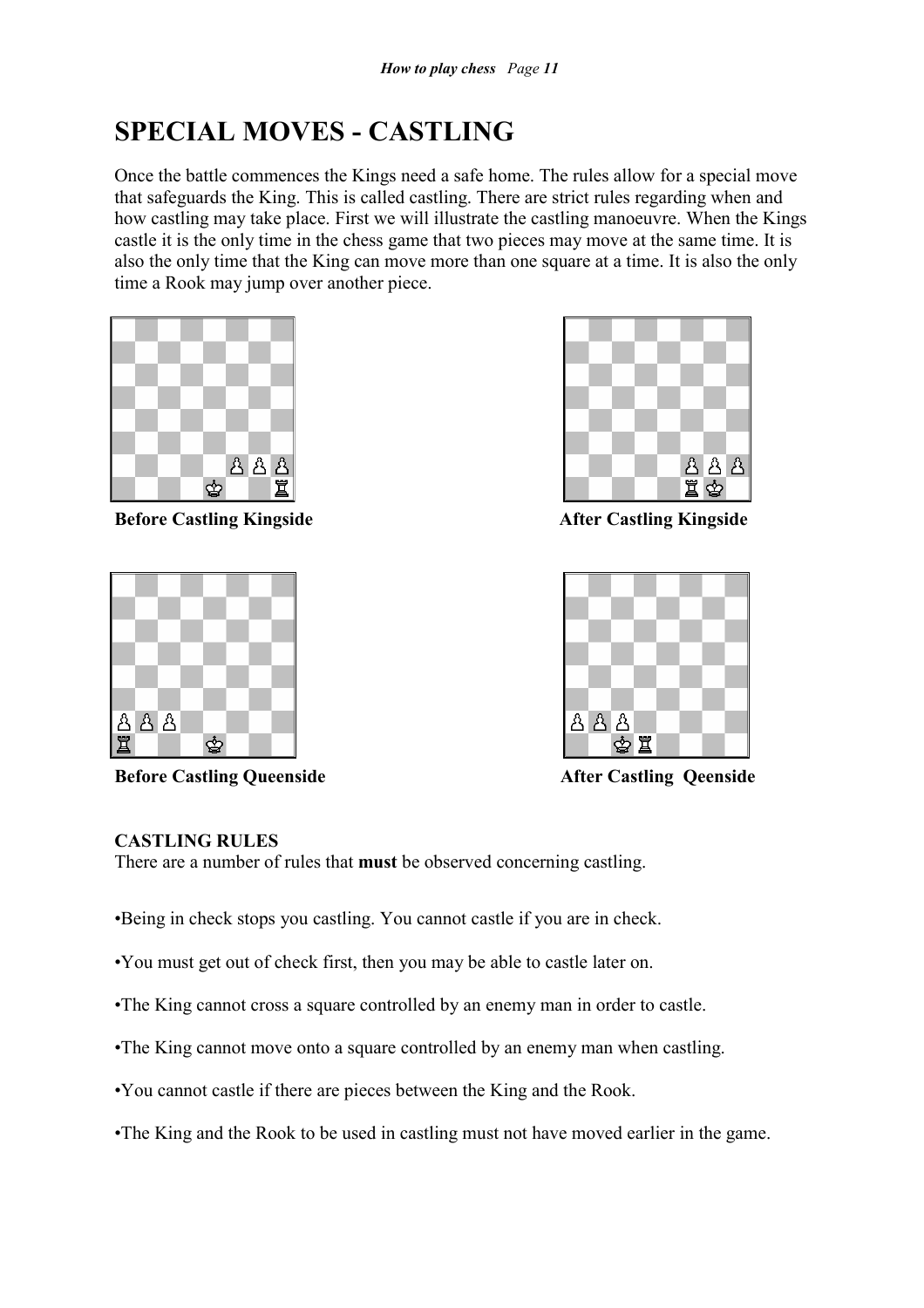Our diagram opposite shows a number of these possibilities.

White cannot castle on the Kingside, since that would place his King in check from the Queen on g6.

He may castle on the Queenside, since the King does not move across a check, even though the Rook on a1 crosses a square which is attacked by the Black Queen.



Beginners are often confused, and think that you may not castle if you have ever been in check. This is quite wrong - as long as you have not moved your King it does not matter how many times you have been in check earlier in the game.

*Remember this special rule about Kings:* They can never allow themselves to be captured.

# **SPECIAL MOVES**

# PAWN PROMOTION Sometimes referred to as "Queening"

When a Pawn reaches the last rank it can become any piece other than a King. It cannot remain as a Pawn, but must take on a new role. It can become a Queen, Rook, Bishop, or Knight. You can have a new Queen even though you still have the original Queen on the board, and you can continue this process if you succeed in promoting more pawns.

Our first diagram below, shows a White pawn at b7, about to "Queen" at b8. In our second diagram below, The pawn has been "promoted". The pawn has advanced and White has chosen a new Queen, which replaces the pawn.





BEFORE QUEENING AFTER QUEENING

We call it "Queening", since nearly always a player will change the promoted pawn into a new Queen, because the Queen is the most powerful piece.

# *Important note:*

You may legally have many Queens or indeed, other pieces.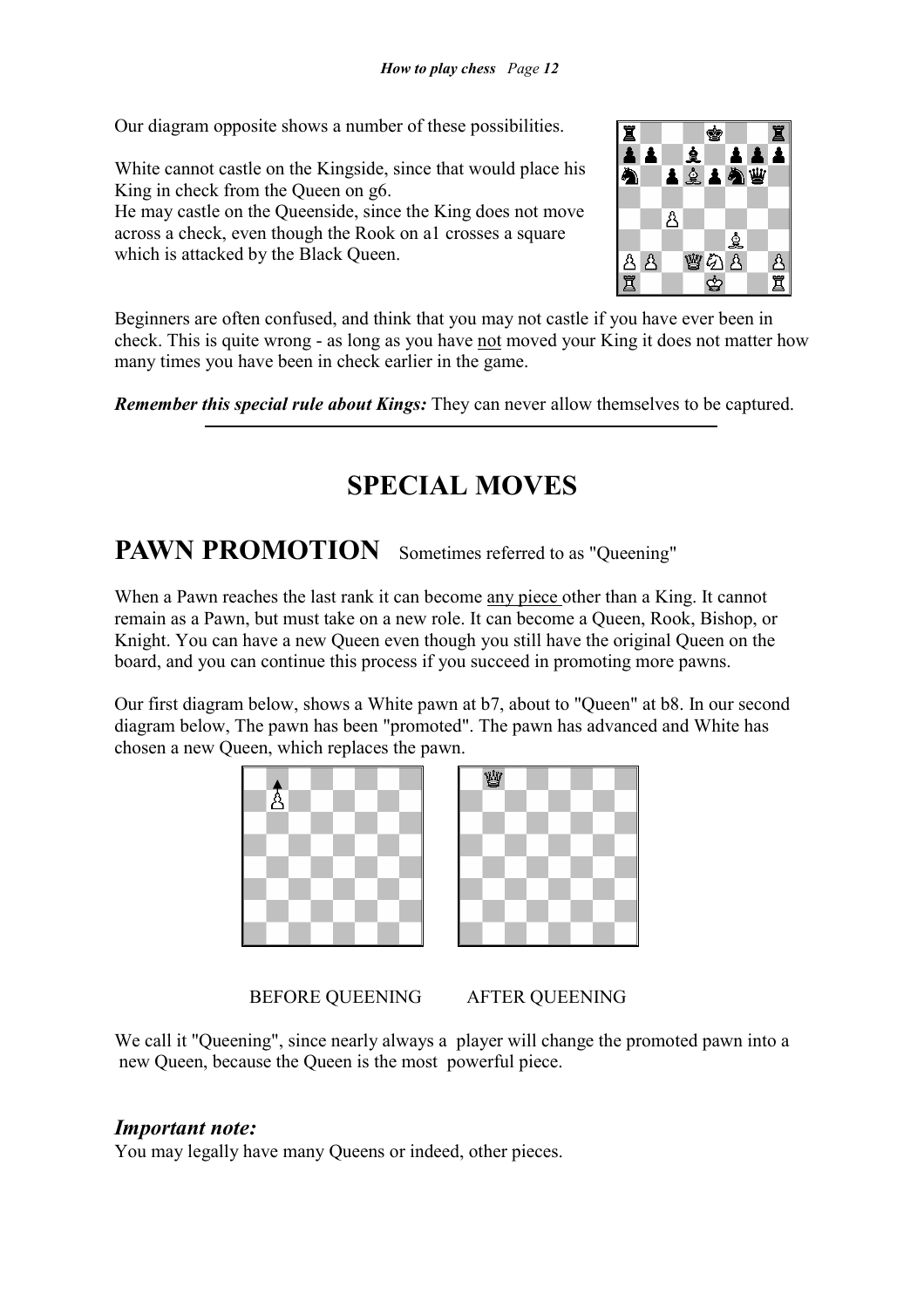

En passant is a French term meaning "in passing". It is Black's move in the diagram above (left). He has the option of advancing the pawn one square or two, as the pawn has not yet moved. It is reasonable to assume that if Black moves the pawn two squares he will avoid capture. However, White may capture it anyway. The en passant rule allows White to capture the pawn as if it had only moved one square ahead. This means that whether Black's pawn moves one square or two, it can be captured by White on the very same square. It is a requirement of the rules that the "en passant" capture (if used) must be carried out right away. *It cannot be deferred,* or the right to play it is forfeited.

The diagram on the right above shows the position as White carries out the "en passant" manoeuvre. White removes the Black pawn from d5 and places his own pawn on d6.

Making the en passant capture is *not* compulsory

# **Capturing "En Passant" Further Explanation**

This is one of the trickiest moves to learn and the single move that causes consternation among beginners. A small bit of history helps to introduce and to understand the en passant (French for "in passing") capture. During the early days of chess, pawns could only move a single square at a time. Several changes were introduced in Europe to speed up the game. One of these changes permitted pawns to move two squares if they had not yet moved.

But this rule change introduced an unfortunate situation. A pawn could now move all the way down the board to become a queen without the opponent's pawn ever having a chance to capture it. When the Black pawn moves forward two squares in a single move, the White pawn on the neighbouring file wants to be able to capture the pawn before the black pawn can advance further. The en passant rule applies here.

For one move, AND ONE MOVE ONLY, the White pawn can respond by capturing the Black pawn as if it had only moved a single square.

Note that only pawns can capture "en passant," and only a pawn on an adjacent file can capture in this way.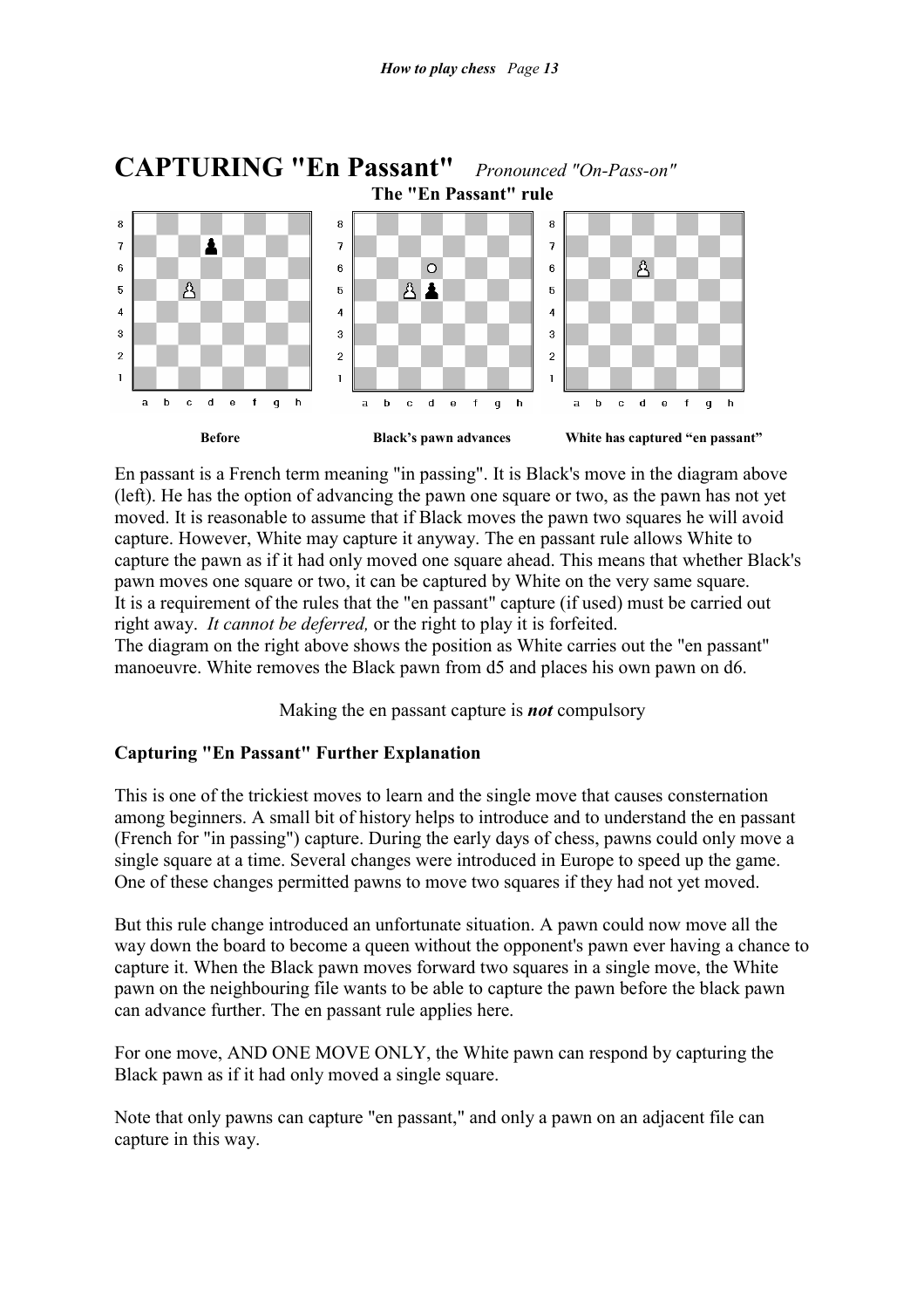#### **DRAWING THE GAME**

#### **Stalemate**

If the King is not in check, but cannot move without moving into check, and the player cannot move any other piece or pawn, then it is stalemate. This is regarded as a draw in spite of any material difference between the two sides. In the position below it is Black's

turn to move, but his only piece cannot make a legal move. It is stalemate.



### **Perpetual Check**

If a player is unable to escape from annoying checks at each consecutive move, even though he has far more men than the opponent then it is a draw. We call this Perpetual Check.

Let's see this in action below.

In the position shown in the first diagram below, the White Queen would not normally be able to cope with all the Black forces. But this is an exceptional case.

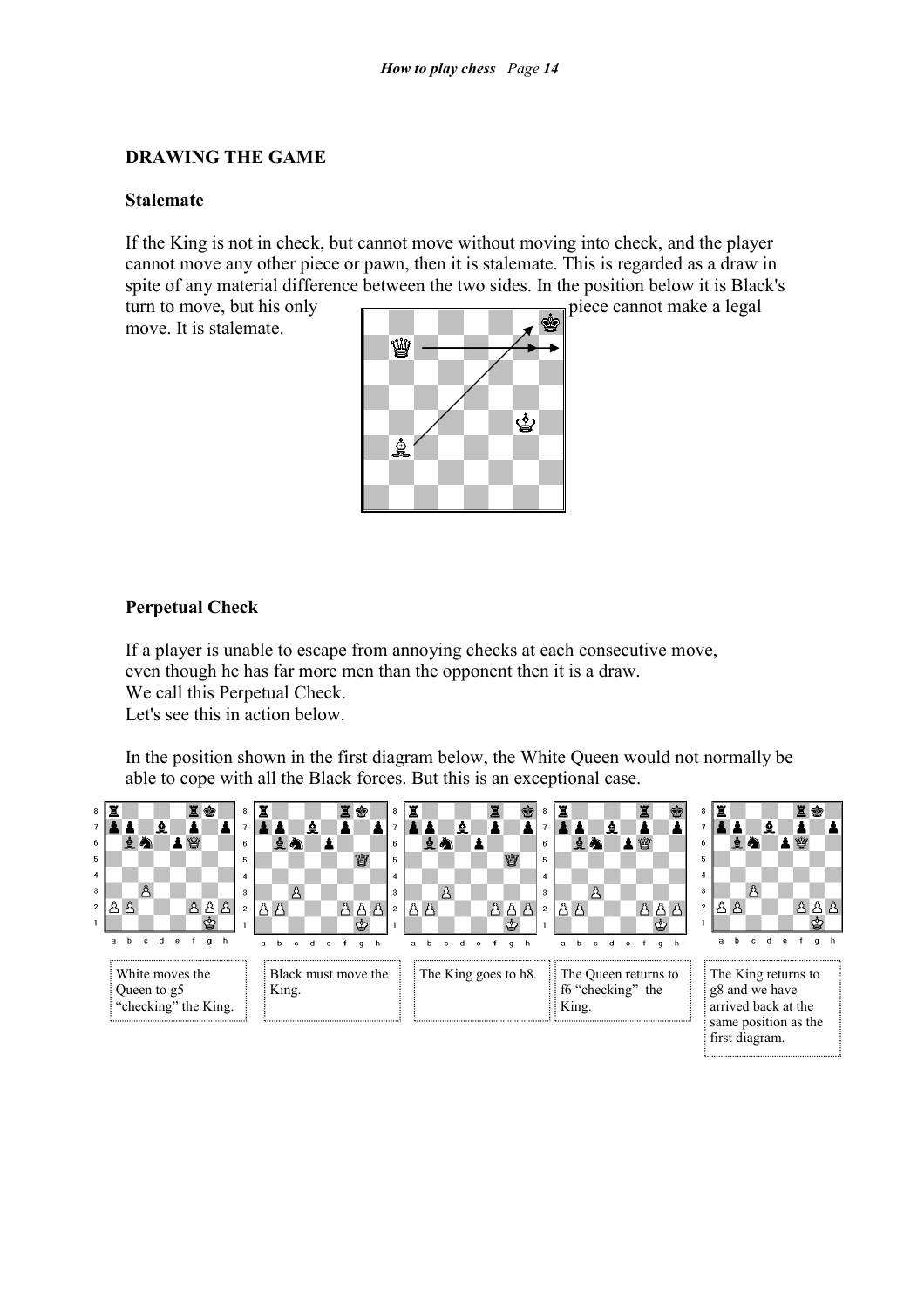White draws easily by repeating this process. Black is powerless to avoid this as his King is exposed and his pieces cannot prevent the checks.

#### **Insufficient Material**

It is also a draw if neither player has enough men to checkmate the opponent, as in the

diagram , where a King and Bishop cannot deliver checkmate without the help of other forces.

Another draw is by *agreement*. If both players say it is a draw, then it is a draw. Finally, if the exact same position is reached three times in one chess game, a draw can be claimed. The exact same position does not have to happen three times in a row. However, it must be the same player's turn to move. This rarely arises.





# **Time To Examine a Real Game**

Note that at the start of the game, the only pieces, apart from pawns that may enter the fray are the Knights, since they are the only pieces that can jump over other pieces or pawns. Note also that the best location for our pieces is in or near the centre. We regard the centre to be the complex of squares highlighted in the diagram. It is important to exert some influence over these squares, for reasons that will be apparent later.

*We give the moves in bold type, followed by an explanation*



#### **1.e4**

White plays his e-pawn to e4. From here it "controls" or at least has an influence over two important central squares.

At the same time it enables his Queen and Bishop to enter the game when required.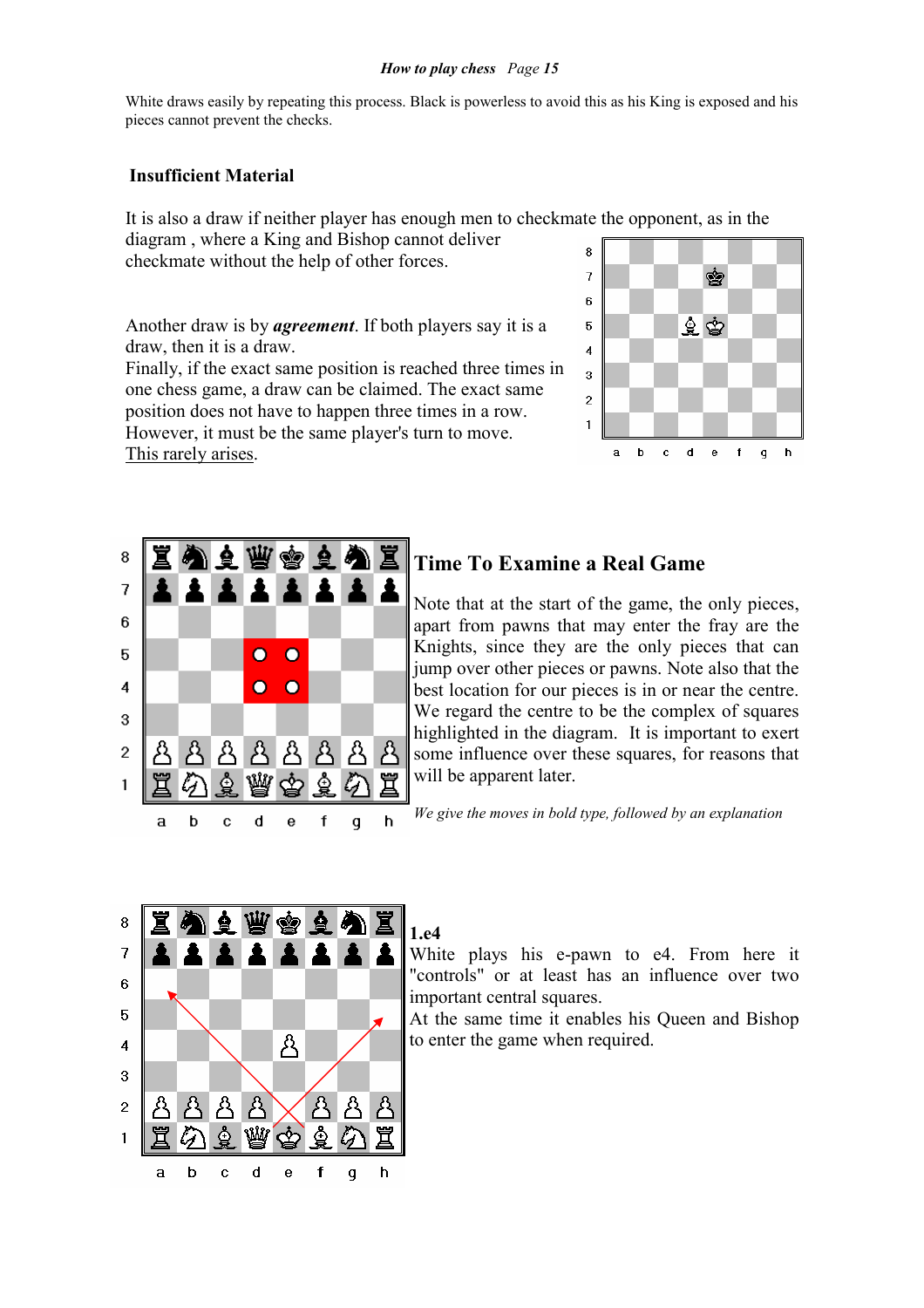

**1...Nc6** 

While this move is not a mistake here, it is better to place a pawn in the centre.

It is best to play according to the three **Golden Principles of Opening Play**, namely: **1.** Place a pawn in the centre and maintain it there. **2.** Develop your pieces towards the centre. **3.** Look after your King's safety. This is best done by castling.



**2.d4** 

This is an excellent move, exerting more influence on the centre, and enabling the dark squared Bishop to come into play.



### **2...e5**

A reasonable move, advancing in the centre and releasing the Bishop and Queen.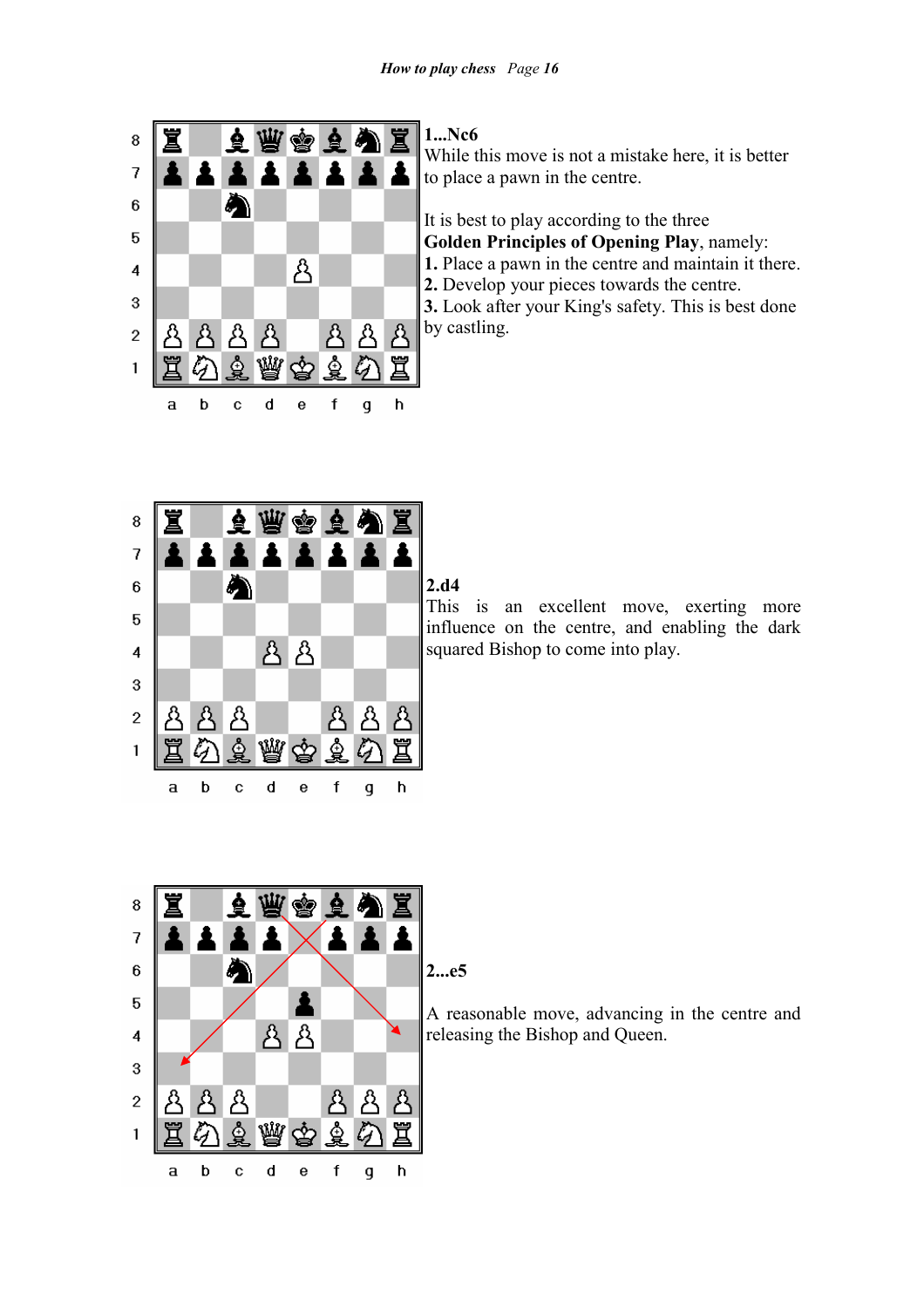

# **3.d5**

White advances in the centre, attacking the Knight at the same time. We know that a pawn has a notional value of one point and a Knight is worth three, so the Knight must move or be lost.



# **3...Nce7**

Black moves the Knight to safety.

Note that as the knight at g7 could also move to this square (e7), we describe the move precisely the Knight from c6 moves to e7.



# **4.f4**

With this move White attacks the pawn at e5. Black could capture the White pawn at f4 but this would give up his influence on the centre. He therefore decides to defend the pawn while at the same time preparing to develop his light squared Bishop.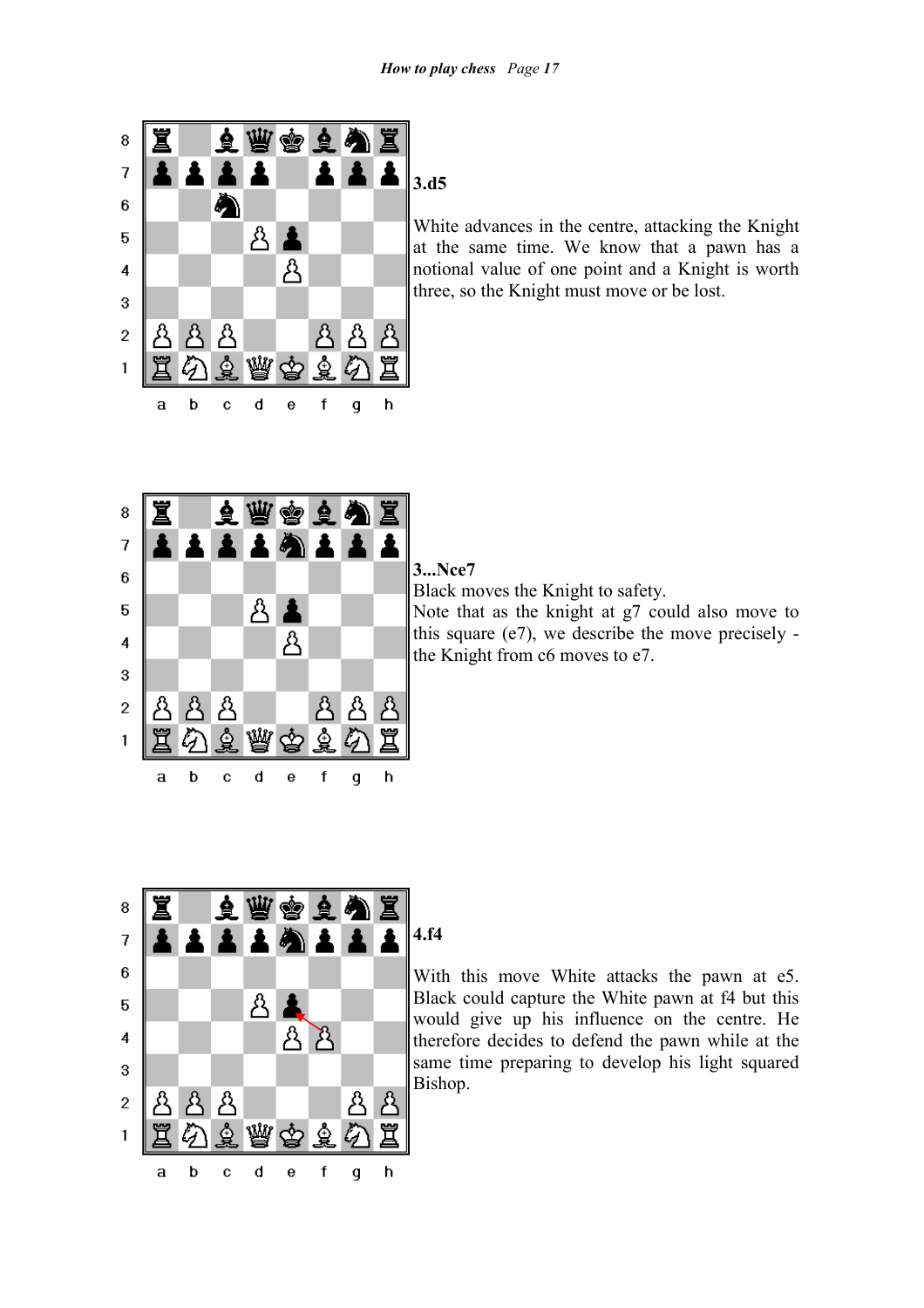

# **4...d6**

Black defends the pawn at e5 and at the same time prepares to bring the Bishop at c8 into play.



# **5.Nf3**

White "develops" his Knight, adding pressure on the central squares and gets one move closer to castling.



# **5...Bg4**

An instructive move.

Black reduces the effectiveness of the White Knight at f3 by "pinning" it against the White Queen. Note that if the Knight moves from f3 then the Queen at d1 would be lost. This is illustrated by the arrow. Remember, a Bishop is worth 3 points and a Queen is worth 9 points. If White moves the Knight at f3, he had better have a good reason!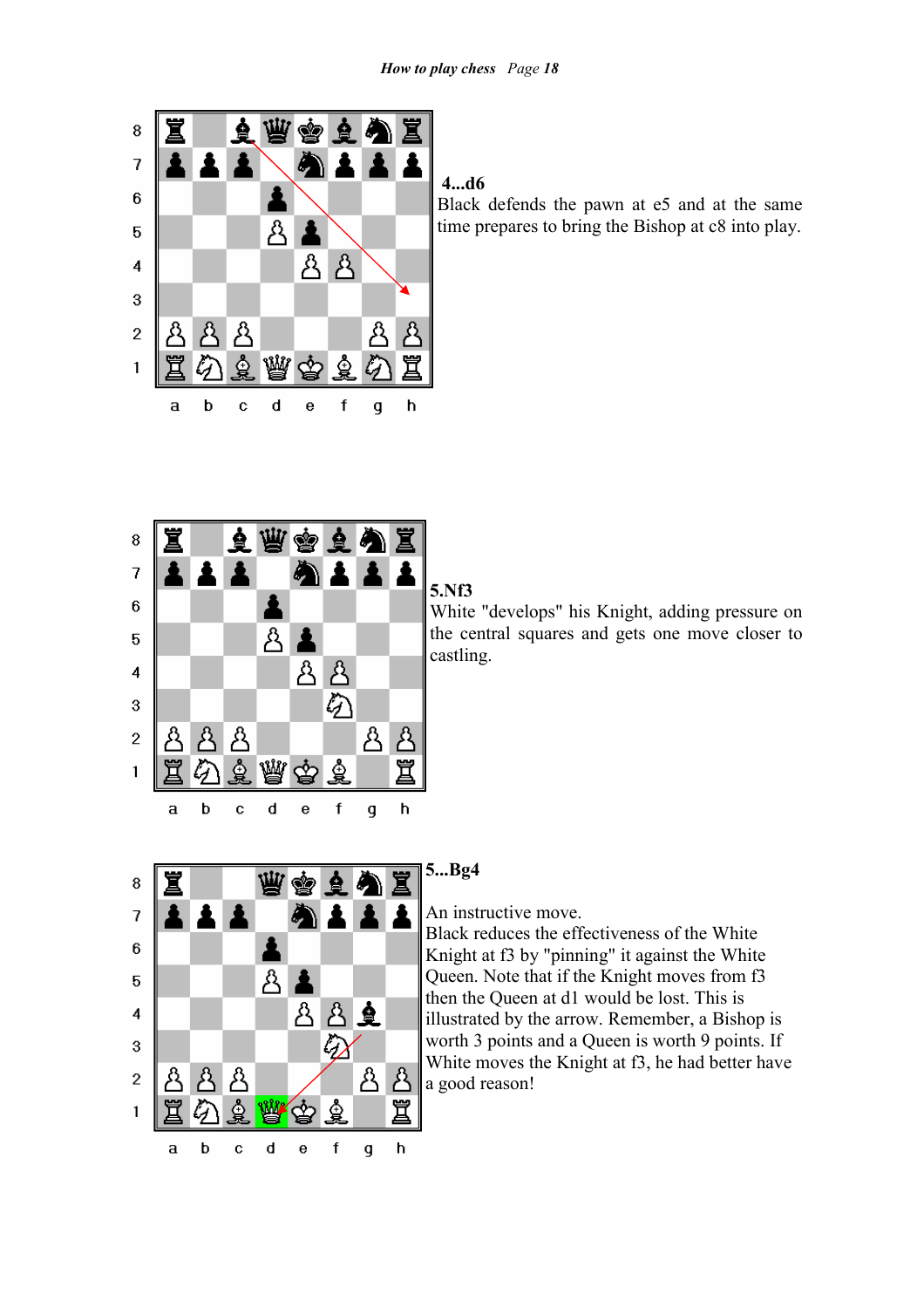

## **6.Nc3**

 White makes no specific or immediate threat with this move. He is mobilising his forces, or as we say in chess, he is developing his pieces.



#### **6...Ng6**

The White pawn at f4 is now attacked twice, and defended only once (by the Bishop at c1).



# **7.h3**

As in war, the counter-attack is frequently used in chess. Instead of guarding his threatened pawn, White makes a counter-threat which cannot be ignored without loss, a Bishop being worth more than a pawn.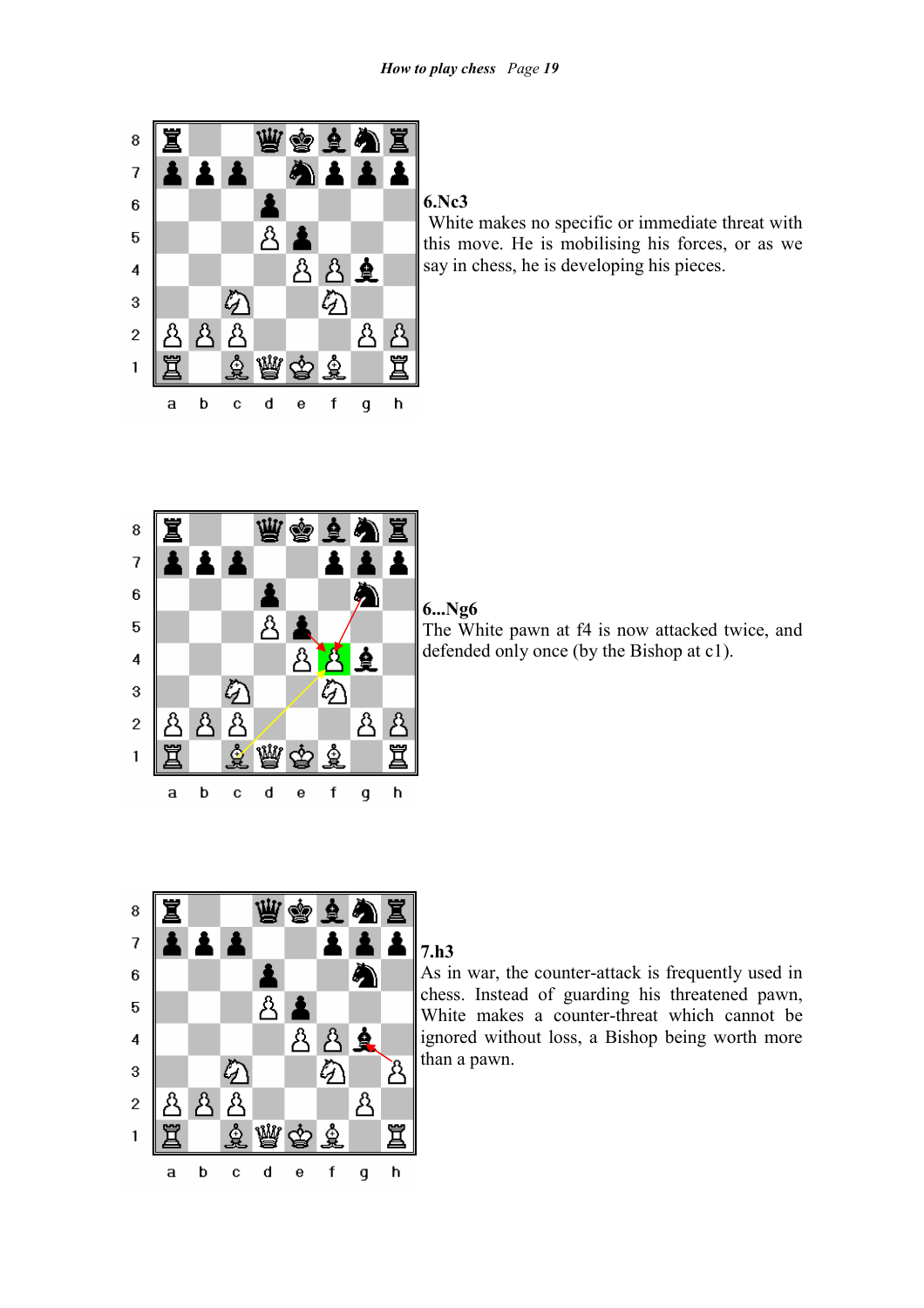

# **7...Bxf3**

The White Knight is removed from the board and the Black Bishop occupies the square on which the Knight stood. Black now threatens to capture the White Queen on his next move.Note that the "x" in chess notation stands for "takes" or "captures".



#### **8.Bb5+**

White moves his Bishop to a square on which it attacks the King. The White player calls out "check!" Black MUST drop everything and get his King out of check. A check is the most effective of all counter-attacks - one which MUST be answered. White can leave his Queen open to capture because he knows that Black is not allowed to capture it while his King is in check. Note that the plus (+) sign is used to denote check.



#### **8...c6**

Black chose to block the check, rather than move his King, as he would like to retain the option of castling later.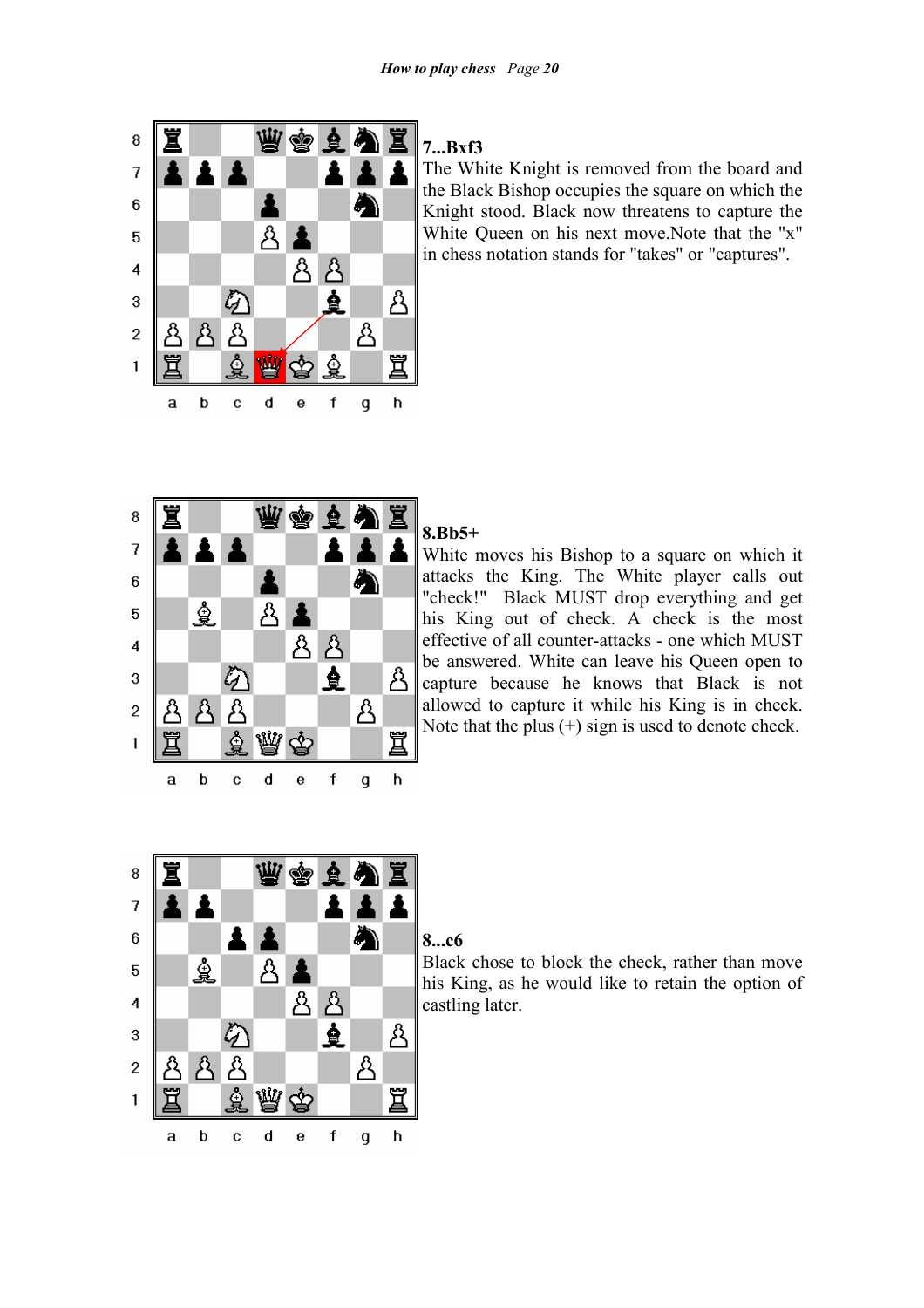

# **9.dxc6!!**

White captures the pawn at c6 with his d-pawn! Has he forgotten that his Queen is attacked by the Black Bishop?

Please note: we use exclamation marks to indicate a good move.



e

 $\mathsf f$ 

 $\overline{g}$ 

h

 $\overline{\mathbf{d}}$ 

 $\mathbf c$ 

 $\mathbf{1}$ 

 $\mathbf{a}$ 

 $\mathbf b$ 

### **9...Bxd1?**

Actually, White has not made a mistake. He has planned ahead and knows that if Black takes the Queen, he will win the game. This is an example of a "combination".

Please note: we use a question mark to indicate a bad or ill-considered move.



# **10.cxb7+**

This is a "discovered" check. The attack on the King was unmasked by capturing with the White pawn which stood between the Bishop and the King.